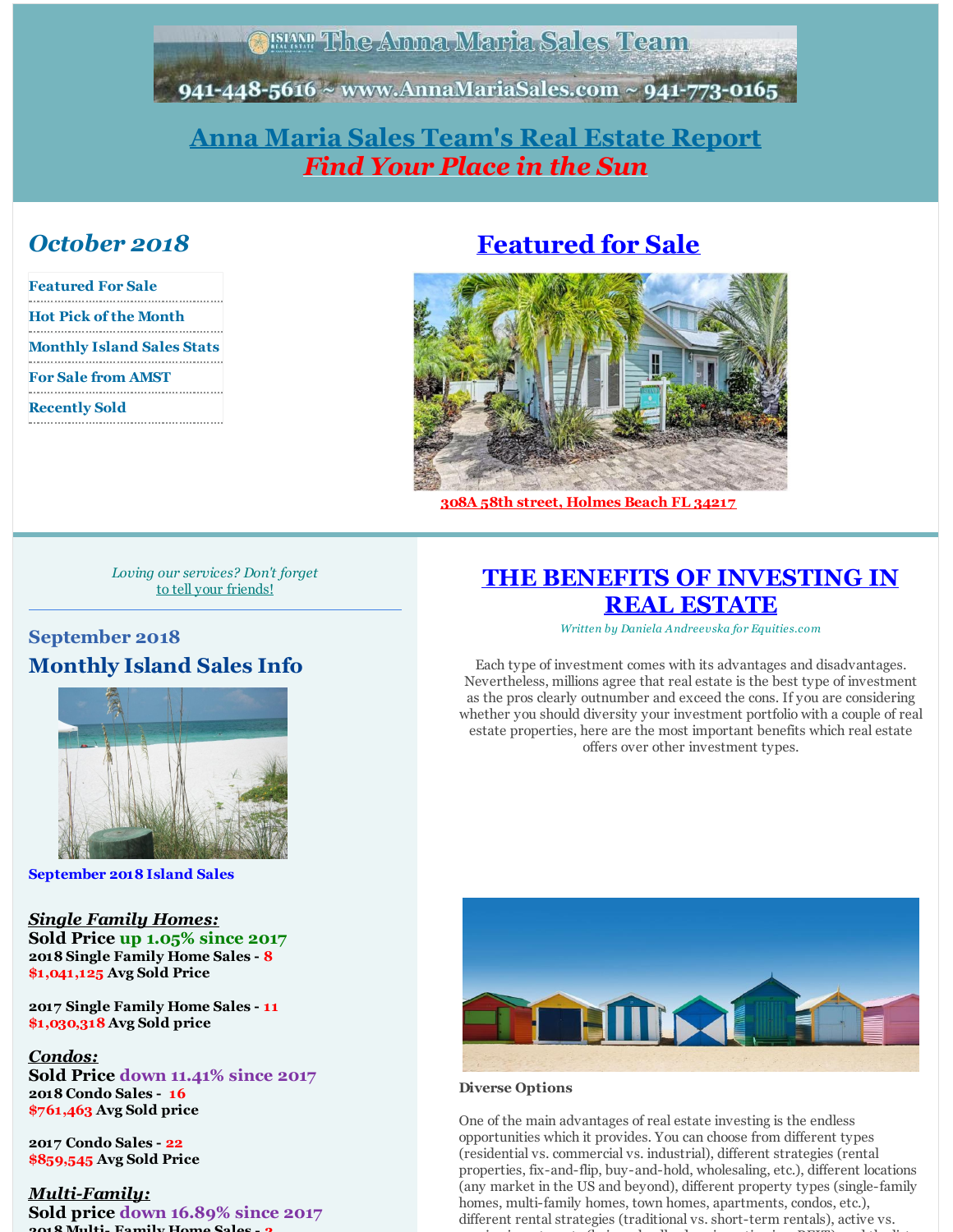**2018 Multi- Family Home Sales - 2 \$612,500 Avg Sold Price**

**2017 Multi-Family Home Sales - 1 \$737,000 Avg Sold Price**

*Land:* **Sold Price down 1 since 2017 2018 Vacant Land Sales - 0**

**2017 Vacant Land Sales - 1 \$299,000Avg Sold price**

## **Anna Maria Sales Team's FOR SALE!**



#### **6500 Flotilla Dr. #151, [Holmes](http://annamariasales.com/idx/mls-a4415886-6500_flotilla_drive_151_holmes_beach_fl_34217) Beach 2 bed/ 2 bath Ground level condo in Westbay Point and Moorings \$385,000**

Come and enjoy this highly desirable ground level 2 bedroom/2 bath, end unit condo, in the heart of Anna Maria Island! CARPORT INCLUDED!! Located in the lush waterfront community of Westbay Point and Moorings, this is the definition of Florida living at its best. With a beautiful heated swimming pool just steps away, 2 tennis courts, kayak racks and gazebo overlooking the bay, this pet friendly complex is just minutes from the beach and all the dining and shopping experiences Anna Maria Island has to offer. The unit has many custom touches you will appreciate including plantation shutters, tile flooring, crown molding, solid wood cabinets, granite counter tops, built-in wall unit and updated bathrooms. The open floor plan flows from the living room **[....read](http://annamariasales.com/idx/mls-a4415886-6500_flotilla_drive_151_holmes_beach_fl_34217) more here...**



**215 64th street, [Holmes](http://annamariasales.com/idx/mls-a4207725-215_64th_street_holmes_beach_fl_34217) Beach 4 bed/4 bath High performance rental in a great location! \$1,395,000**

Vacation paradise in this tropical oasis grossing \$90-

passive investments (being a landlord vs. investing in a REIT), and the list goes on. Regardless of how much capital you have, what return on investment you expect, and how involved you want to be with your investment - real estate has the right solution for your needs and expectations.



#### **Passive Income**

Many decide to stay away from real estate investments as they associate them with becoming a landlord. This assumption is wrong as real estate can be a passive investment. One option is to invest in a REIT, which is very similar to buying stocks. Another option is using professional property management services with both your long-term and vacation home rentals. In this way, you will be receiving passive income while working your 9-tojob or traveling the world.

#### **Growing Your Investment Portfolio**

Most investors look for opportunities to expand their investment portfolio as soon as possible. Real estate properties give you this option. You can use the equity of your existing rental properties and/or the rental income from them to buy



a new property. As a matter of fact, most successful real estate investors buy a new property every 2-3 years.

#### **Hedge Against Inflation**

Another reason why real estate is such a low risk investment and business endeavor is that it is protected against inflation. To begin with, if you decide to invest in rental properties, you can increase your rent in proportion with the general rise in the price level. In this way you will never lose money as a landlord due to inflation.

In addition, on average the rise in the price of real estate (appreciation) is higher than inflation. In recent decades the average annual real estate appreciation has been over 6%, while the inflation rate rarely exceeded 4% per year. So your money invested in real estate is protected in the long run as well.



#### **Tangible Assets**

Real estate properties are tangible assets. Moreover, all of us have at least a basic understanding of real estate as we all see it and live in it. In this sense investment properties are very different from stocks as the vast majority of people don't encounter stocks and shares in their daily life. That's one of the reasons why real estate does not seem like a scary business endeavor.

#### **Long-Term Appreciation**

The short-term financial benefits are not the only way in which you make money with real estate. Natural appreciation is a fact, which means that the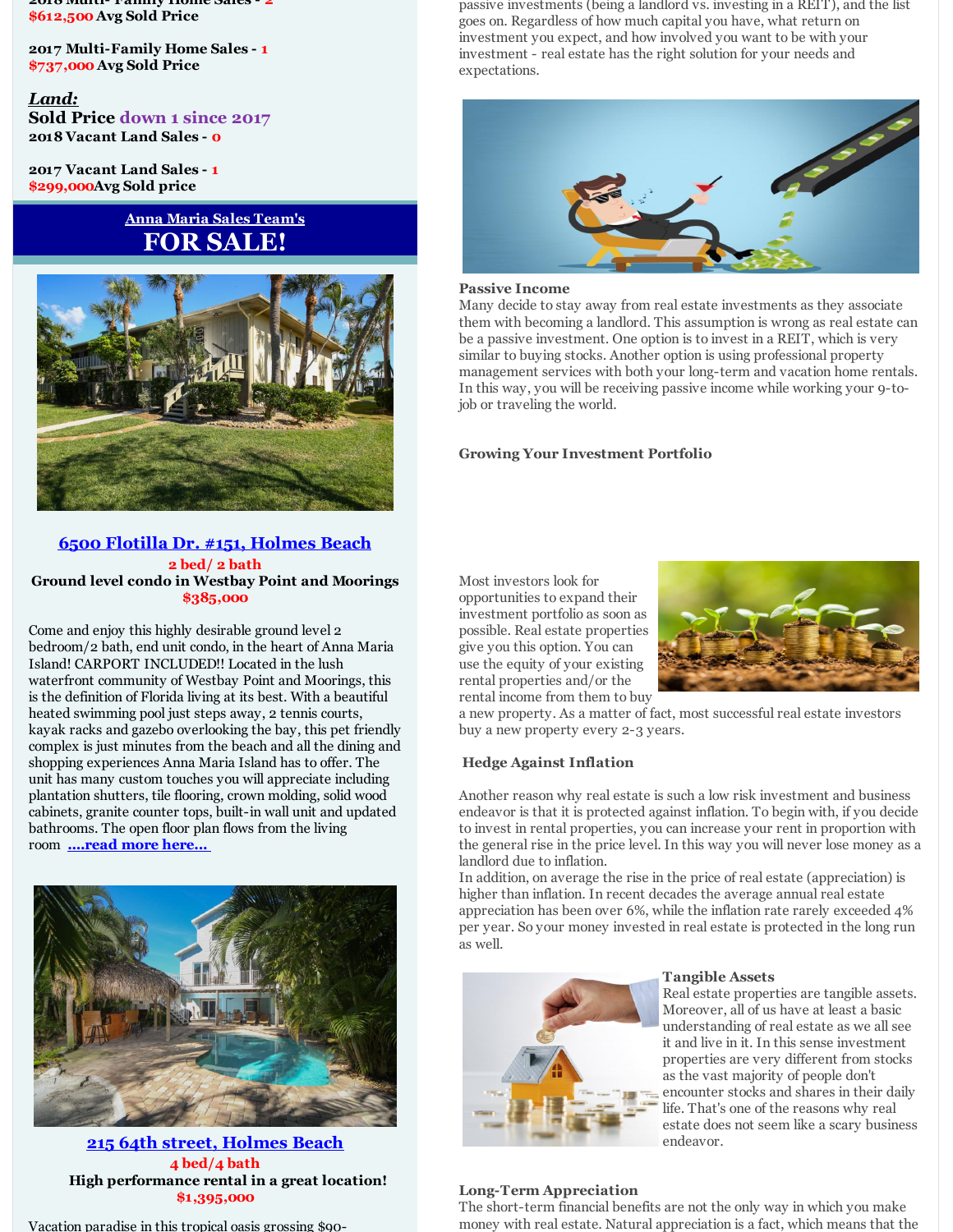Vacation paradise in this tropical oasis grossing \$90- 100k/yr!! This 4 bed plus den/3.5 bath elevator home is a fantastic rental and a great family getaway! Only a block to the beach! It is a perfect Florida vacation destination with a fantastic outdoor living in the pool paradise with tiki bar, tropical landscaping, a game room, great porches & large garage! Meticulously maintained, this is a great investment in the heart of Anna Maria Island**[...read](http://annamariasales.com/idx/mls-a4207725-215_64th_street_holmes_beach_fl_34217) more here...**

value of your property will increase over time, regardless of temporary housing market fluctuations. So once you decide the right time has come to sell your property, its value will be significantly higher than what it was worth when you bought it**[....Read](http://annamariasales.com/the-benefits-of-investing-in-real-estate/) more...**to read the full article

*To purchase your place in the sun, contact the Anna Maria Sales*

*Team today!* The Anna Maria Sales Team Kathleen White & Erin Joy Heckler [www.AnnaMariaSales.com](http://www.annamariasales.com)

Whether buying or selling, the Anna Maria Sales Team is here for all your real estate needs.

## **Anna Maria Sales Team's**

### **SOLD:**



*WE SOLD* **813 South Bay Blvd.** *\$820,000 Huge Lot in the North End!*

*WE SOLD* **1325 Gulf Dr. #153** *\$476,000 Waterfront Condo*



**Thinking about selling?** The market has appreciated! *If you bought just a few years ago*, your home may be worth more. We can provide information on *how*

*much your home is worth*.

Call or email us, and we can discuss recent sales and pricing possibilities with you.

**Kathleen White 941-773-0165 [KWhite35@tampabay.rr.com](mailto:KWhite35@tampabay.rr.com)**

**Erin Joy Heckler 941-448-5616 [Erin@IslandReal.com](mailto:erin@islandreal.com)**

# **[FEATURED](http://annamariasales.com/idx/mls-a4418193-308_58th_street_a_holmes_beach_fl_34217) FOR SALE!**



**Key West Style Villa in Holmes Beach 308A 58th [street](http://annamariasales.com/idx/mls-a4418193-308_58th_street_a_holmes_beach_fl_34217) 2 bed/2 bath \$639,000**

WELCOME TO APPLETINI....A fun, Key West style, 2 bed/2 bath Villa that is centrally located, and it is just minutes from the sugar sand beaches of Anna Maria Island! Enjoy the highly desirable ground level living with an open floor plan, tile throughout, French doors to your own private pool, high ceilings and a well-appointed kitchen. With its heated pool, waterfall feature and swim up Tiki umbrella bar, this home comes turnkey furnished with a coastal flair. A favorite destination for many vacationers; it has a robust rental history which is sure to reach \$50,000 this year. Perfect for the investor who would like to enjoy it as well! **[...read](http://annamariasales.com/idx/mls-a4418193-308_58th_street_a_holmes_beach_fl_34217) more here...**



Expert picks for great buys in today's market! **Contact Kathleen & Erin for more info today!**

# *Top Island Buys!*

**1. Condo in pet friendly community! 2/2 ~ \$352,900**